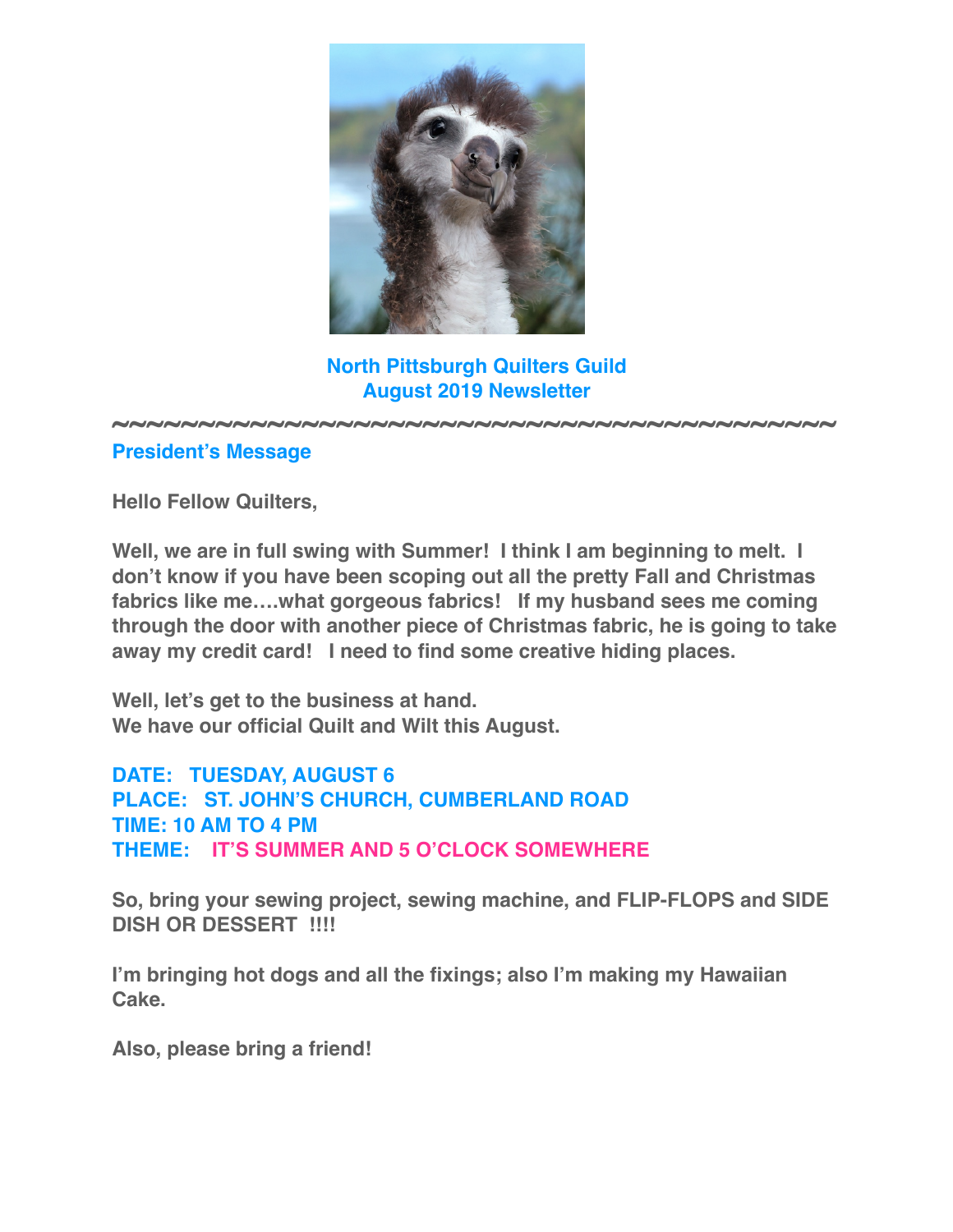**As a reminder, it is time to RENEW YOUR MEMBERSHIP! For \$25, you get wonderful programs, newsletter, upcoming Quilt Show, and the chance to make friends who also love the art of quilting. The membership form is attached.**

**The membership form is also available on the website - npqg.org. I'll also have printed forms at the August Quilt & Wilt.**

## **Our September Quilt & Wilt will be on SATURDAY, SEPTEMBER 21, 2019.**

**One last thing; I want to thank everyone for their Backpack Initiative Program Donations that were given at our July 9th picnic. I had a trunk full of food for these children. I am humbled by the generosity of our Guild. I would like to do it again around the holiday time frame and select another community. If you would like to help in the collection and delivery, please let me know. Thanks again**

**Your Friendly Quilter, and President Liz Hodgkinson**

**~~~~~~~~~~~~~~~~~~~~~~~~~~~~~~~~~~~~~~~~~~**

#### **Membership**

 **We have a new member who joined in July. Karen DuScheid 988 Redwood Drive Pittsburgh, PA 15234**

 **[karen.duscheid@yahoo.com](mailto:karen.duscheid@yahoo.com) 412-512-2563**

**~~~~~~~~~~~~~~~~~~~~~~~~~~~~~~~~~~~~~~~~~~~~~~~**

### **Programs**

**At September's Meeting, Augusta Cole will present A Stroll Through My Quilt Garden. She will show us her quilts and describe her development as a quilter.**

**The following day, Wednesday, September 4, Augusta will offer the workshop** *Curved Log Cabin.*

**Check out the picture on her website at [augustacolequilting.com](http://augustacolequilting.com).**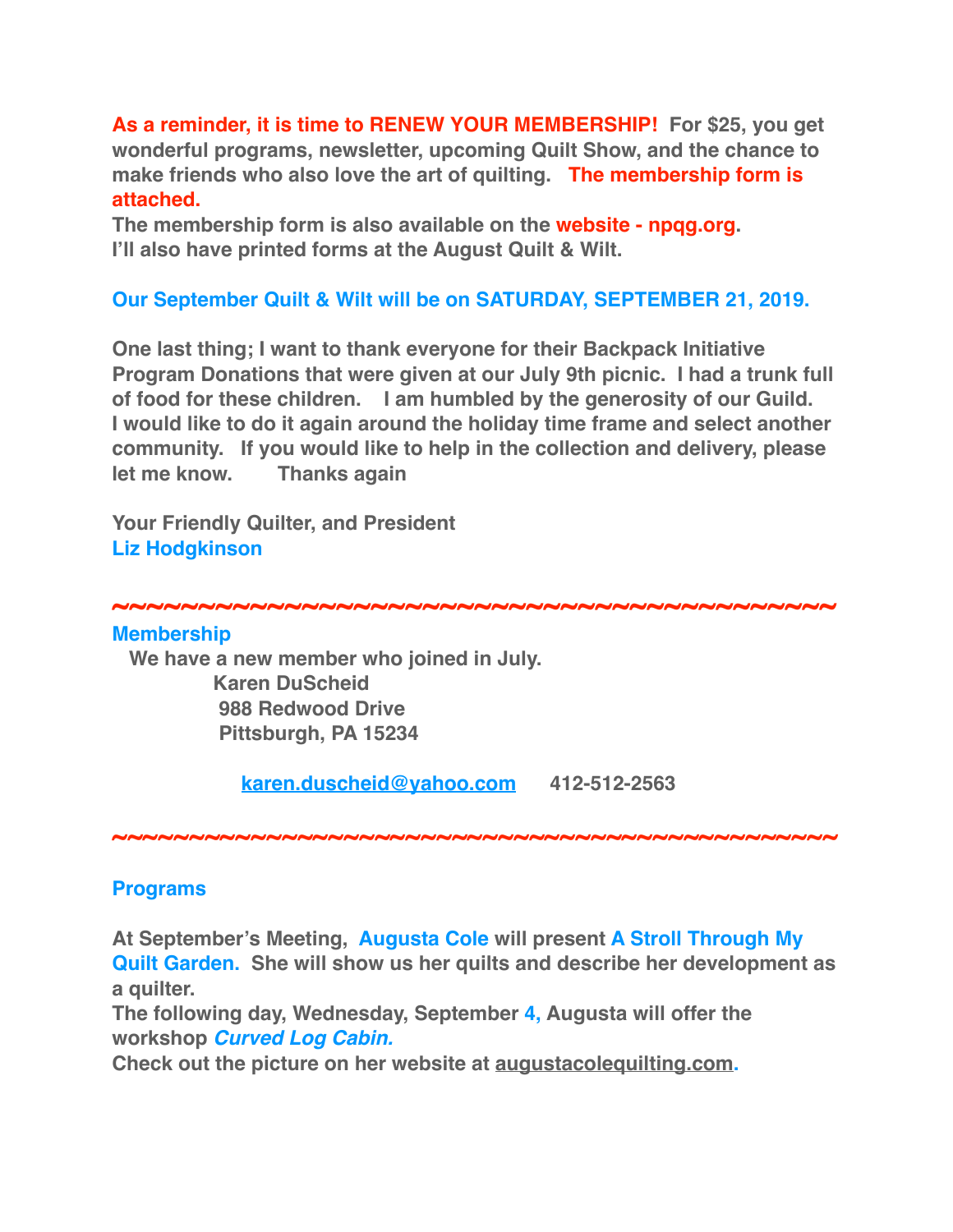**Augusta described this as a quilt that always comes out well. (We like that idea!)**

**The cost of the workshop will be \$25, plus an \$8 charge for the pattern.**

**The workshop will be held at St. John's Lutheran Church, 311 Cumberland Rd., Pgh. 15237.**

**Please email Kelly Gascoine ~ ([kellygascoine@gmail.com\)](mailto:kellygascoine@gmail.com) or Stacey Koehler ~ [skoequilt@aol.com](mailto:skoequilt@aol.com) to sign up.**

**Important workshop changes: St. John's has some new security policies in place related to their pre-school and after school programs. This will impact our workshops in 2 ways.**

**The first is that we will be meeting in Highland Hall, first floor, instead of in Fellowship Hall, ground level.** 

**The second is that workshops will have to run from 9 am to 3 pm, (instead of 10:00 to 4:00). Thanks in advance for adjusting !**

**Our October speaker will be Pepper Cory, who will offer her presentation** *How to Become a More Creative Quilter* on Tuesday, October 1. **Her workshop:** *Two Blocks is Better Than One* **will take place Wednesday, October 2, in Highland Hall at St. John's Lutheran Church, 311 Cumberland Rd., Pgh, 15237, from 9 am to 3 pm.**

**Check out the project quilt at** *[peppercory.com](http://peppercory.com)***.** 

**Workshop fee will be \$25 plus a \$2.50 handout fee.**

**As above, please email Kelly or Stacey or sign up at the September meeting.**

**Kelly and I are new to the Programs job and are looking forward to a fun and interesting year with the Guild.**

# **Stacey Koehler and Kelly Gascoine ~~ Programs**

*~~~~~~~~~~~~~~~~~~~~~~~~~~~~~~~~~~~~~~~~~~~~*

*\*\*\*\*\*\*\*\*\*\*\*\*\*\*\*\*\*\* FYI \*\*\*\*\*\*\*\*\*\*\*\*\*\*\*\*\*\*\*\*\*\*\*\*\*\*\*\*\*\*\*\*\*\*\*\**

*Here are the new Officers and Chairwomen and their email addresses, so the when you have questions you will know who to contact.*

**President ~~ Liz Hodgkinson ~ [hodgkinsoner@yahoo.com](mailto:hodgkinsoner@yahoo.com)**